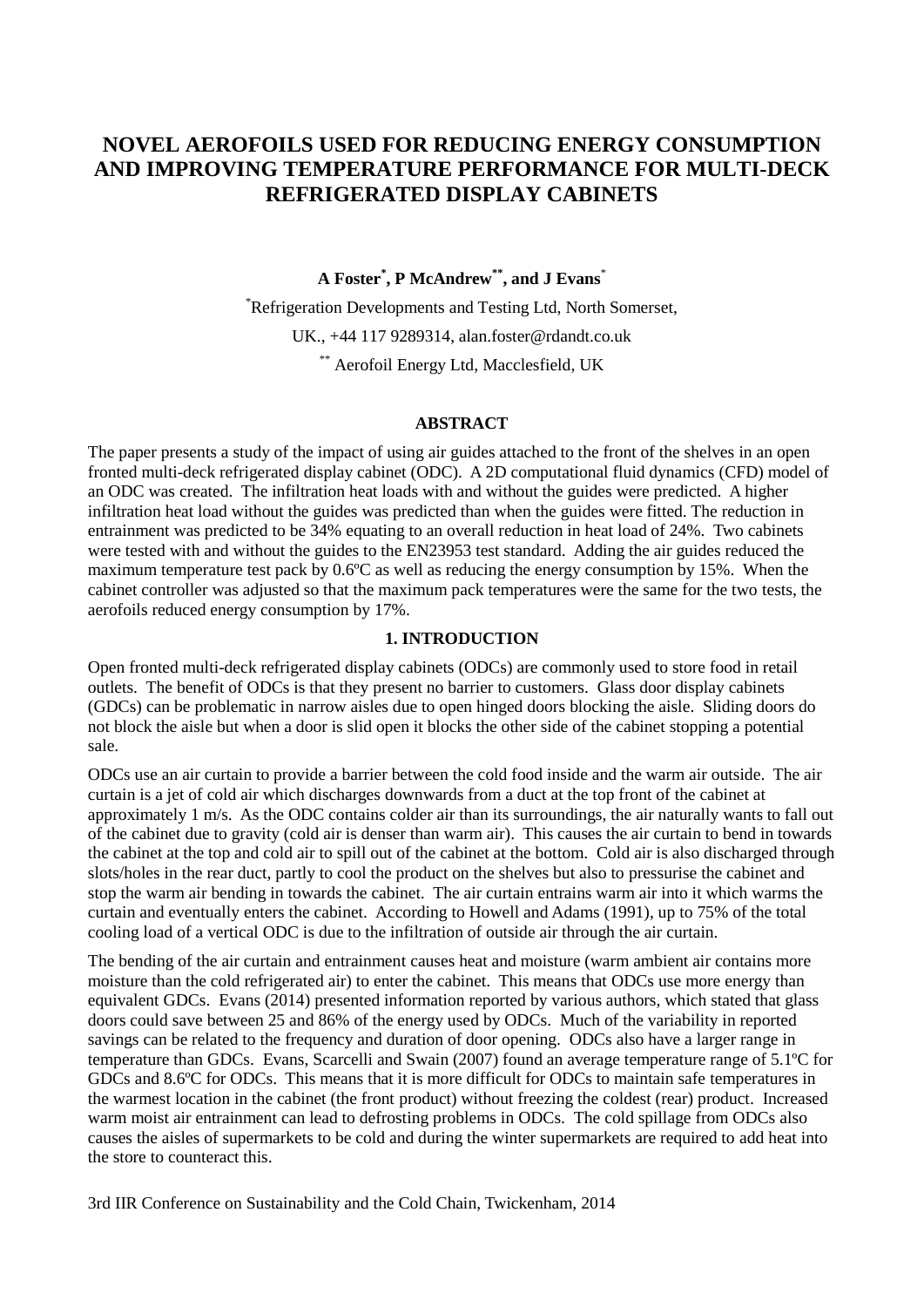This paper presents novel air guides (patent filed) mounted on the shelves of ODCs to reduce entrainment and thus reduce energy consumption and temperature performance of ODCs. The guides were first numerically modelled using CFD to see the effect and finally tested on two different ODCs.

### **2. CFD MODEL**

A steady state two dimensional representation of an open-fronted multi-deck refrigerated display cabinet was modelled using Ansys CFX 14.5 CFD code. Heat transfer by convection between the ambient and the refrigerated air curtain was modelled. Buoyancy was modelled using the Bousinesq approximation. The temperatures of food products on the shelves were not modelled, nor were effects of thermal radiation or humidity. Parameters of the model are shown below.

- Ambient temperature outside of the cabinet  $= 25^{\circ}C$
- Temperature of air curtain and rear panel flow  $= -1$ °C
- Mass flow rate of air curtain  $= 1$  kg/s per metre length
- Flow rate through rear panel  $= 1$  kg/s per metre length
- Number of shelves  $= 5 +$  well
- Depth of shelves and well  $= 500$  mm
- $\bullet$  Distance between shelves = 300 mm
- $\bullet$  Height of product on shelf = 150 mm
- $\bullet$  Height of shelf = 40 mm
- Depth of discharge and return grille  $= 100$  mm
- Aerofoil (air guide) type  $= NACA4314$  (non-symmetric)
- $\bullet$  Aerofoil length = 40 mm
- $\bullet$  Distance from aerofoil to shelf = 100 mm
- Inside of discharge grille in line with edge of shelf
- Outside of discharge grille in line with edge of aerofoil

#### **3. CFD PREDICTIONS**

A multi-deck cabinet with air guides and an identical cabinet without air-guides were modelled so that a direct comparison of the effect of air guides could be made. The shape of the air guides was an aerofoil of type NACA4314. The numerical mesh and all other modelling parameters were kept as similar as possible, so that only differences due to the air guides would be apparent.

Figure 1 shows velocity vectors for the unmodified and air-guide cabinet. Although the unmodified cabinet appears to show air guides, these are not actually there and are a consequence of making the meshes similar (such that differences in results could not be attributed to different meshes). Velocity vectors were very similar for the two scenarios.

Figure 2 shows temperature contours for the unmodified and air-guide cabinet. The diagram shows that there is more mixing between the cold (cabinet) and warm (ambient) environments without the air guides. This can be seen by the air curtain getting wider in the unmodified scenario and the cold spillage onto the floor increasing.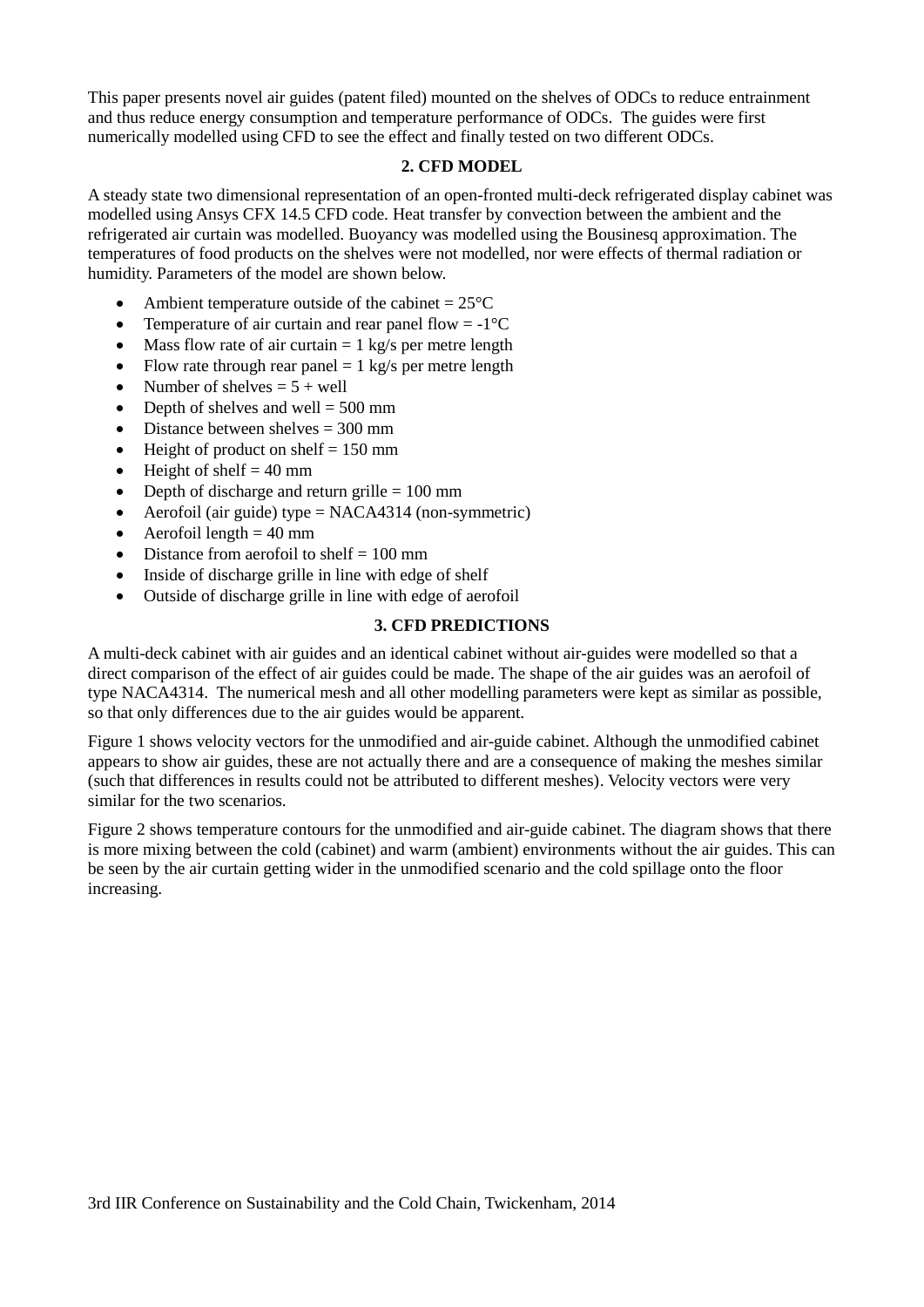

Figure 1. Velocity vectors for the unmodified (left) and air-guide cabinet (right).

Figure 2. Temperature contours for the unmodified (left) and air-guide cabinet (right)

Figure 3 shows streamlines (coloured for turbulent kinetic energy) for the unmodified and air-guide cabinet. The diagram shows that turbulent kinetic energy increases much more as the air curtain progresses from discharge to return in the un-modified cabinet.

Figure 4 shows streamlines (coloured for velocity) and temperature contours for the unmodified and airguide cabinet zoomed in to the 3rd shelf from the top. It can be seen from the diagram that the warm air entrains further towards the unmodified cabinet and that velocities are higher close to the shelf for the unmodified cabinet.





Figure 3. Streamlines for the unmodified (left) and air-guide cabinet (right). The streamlines have been coloured to represent the turbulent kinetic energy.

Figure 4. Streamlines (coloured for velocity) and temperature contours for the unmodified (left) and air-guide cabinet (right) at the third shelf down.

The temperature and enthalpy increases from the discharge to the return are shown in Table 1. The temperature and enthalpy increases (per metre length of cabinet) come from entrainment between the warm ambient and cold air curtain. In the case with air guides the entrainment is only 66% of the case without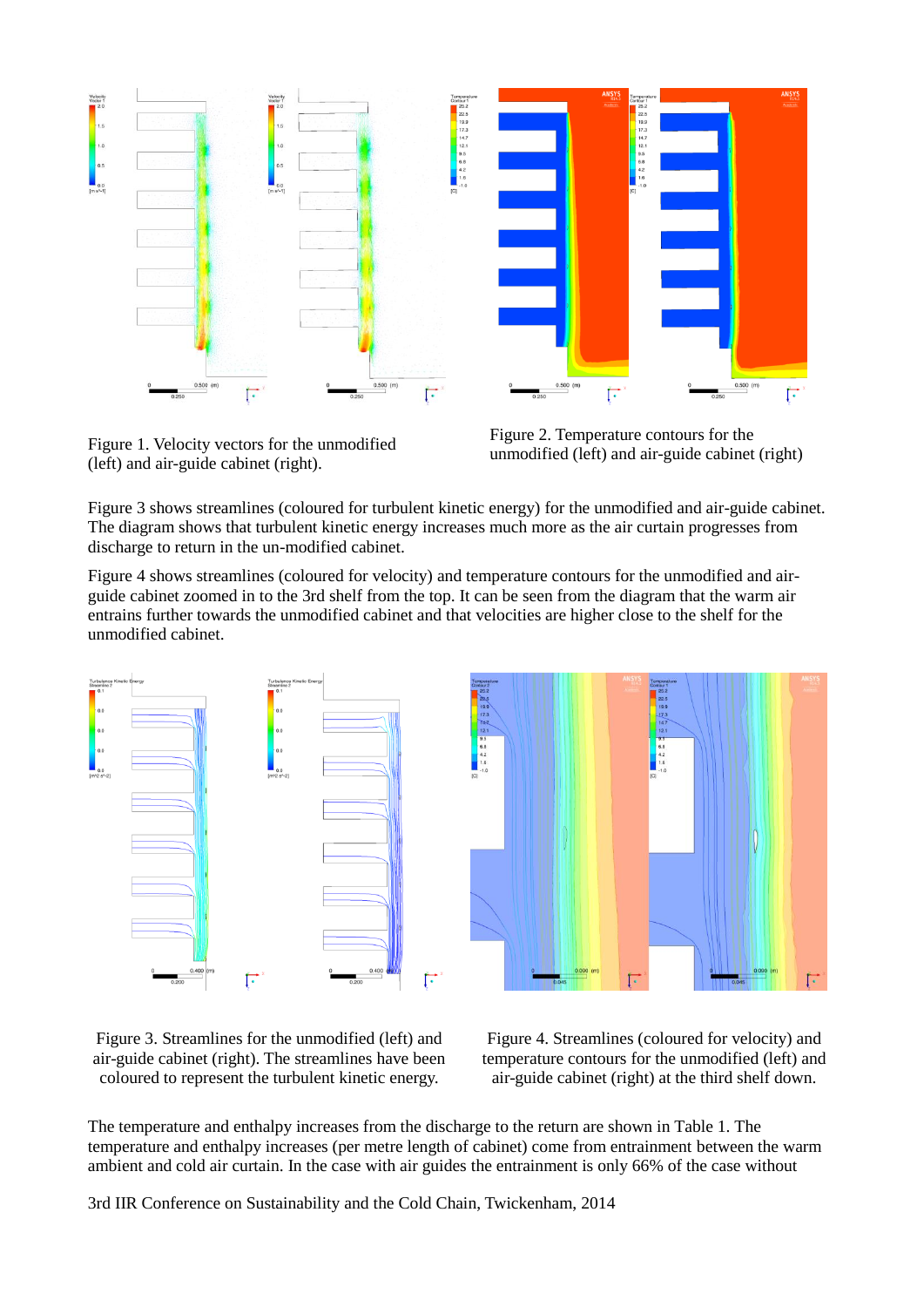aerofoils, showing a reduction of entrainment of 34%. Table 1 also shows the domain imbalance, a numerical error which reduces as the model becomes more accurate. For the results to be valid it should be lower than the differences you are trying to detect, which in this case it is. Table 1 also shows the number of iterations made in each model.

Table 1. Temperature and enthalpy increases from discharge to return, domain imbalance, number of iterations and tetrahedral elements.

| <b>Scenario</b> | <b>Temp</b><br>increase $(K)$ | <b>Enthalpy</b><br>increase<br>(W/m) | Domain<br>inbalance<br>(W/m) | Number of<br>iterations |
|-----------------|-------------------------------|--------------------------------------|------------------------------|-------------------------|
| No aerofoils    | 3.3                           | 650                                  | 2.0                          | 1170                    |
| Aerofoils       | 22                            | 430                                  | 02                           | 1180                    |

### **4. CONFIDENCE IN NUMERICAL RESULTS**

The model was initially solved to an RMS residual of  $1x10^{-4}$ . This was reduced to  $1x10^{-5}$  in the final calculations.  $1x10^{-5}$  is good convergence, and usually sufficient for most engineering applications. There was no appreciable difference in the results (similar benefit from aerofoils) between the two solutions, showing that further reduction in RMS residual was not necessary.

The mesh was refined, particularly in the region of the air curtain and there was no appreciable difference in the results (similar benefit from aerofoils) between the two solutions, showing that further refinement of the mesh was not necessary.

The k- $\epsilon$  turbulence model was used initially. For general purpose simulations, the k- $\epsilon$  model offers a good compromise in terms of accuracy and robustness. In general, turbulence models based on the -equation predict the onset of separation too late and under-predict the amount of separation later on. This is problematic, as this behaviour gives an overly optimistic performance characteristic for an aerofoil.

As the amount of the entrainment in the two solutions was found to be very dependent on the level of turbulence, another turbulence model was used for the final solution. The k- $\omega$  based Shear-Stress-Transport (SST) model was designed to give highly accurate predictions of the onset and the amount of flow separation under adverse pressure gradients by the inclusion of transport effects into the formulation of the eddyviscosity. This results in a major improvement in terms of flow separation predictions. Results using the two models did not vary appreciably and therefore it was felt that the results given were accurate.

### **5. MEASUREMENT METHOD**

Tests were carried out on two different ODCs (Table 2) both with integrated R404A refrigeration systems. The tests were carried out in a test room conforming to the EN23953:2005 standard. During the tests, the room conditions were maintained within climate class 3 (25°C and 60% RH).

| Model                               | Cabinet A | Cabinet B |
|-------------------------------------|-----------|-----------|
| Shelf width (mm)                    | 2500      | 1250      |
| Shelf depth (mm)                    | 444       | 387       |
| Well depth (mm)                     | 490       | 467       |
| Number of shelves                   |           |           |
| Total Display Area (TDA)<br>$(m^2)$ | 3.82      | 1.63      |

|  |  |  | Table 2. Details of the cabinets. |
|--|--|--|-----------------------------------|
|--|--|--|-----------------------------------|

The cabinets were loaded with standard 'm' packs (packs and loading as specified in the EN23953:2005 test standard). Twelve measurement positions were sited on three of the shelves and in the well. The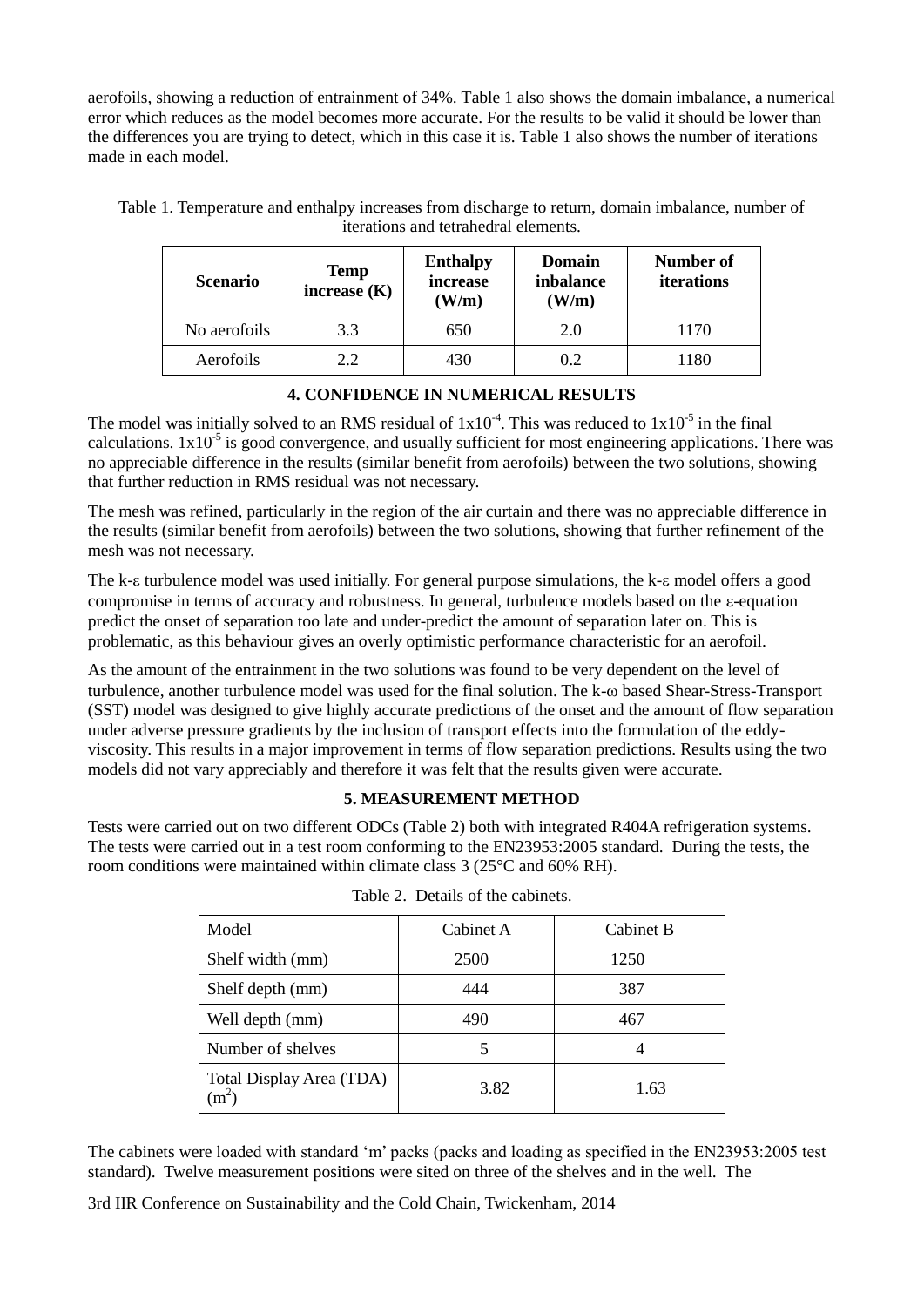temperature measurement packs on the shelves and well were placed at the edges and centre of the cabinet at the rear and front of the shelves at the bottom and top of the stack of packs. Each measurement pack had a calibrated 't' type thermocouple (copper-constantan) inserted into the geometric centre of the pack.

A power meter (Northern Design, MultiCube) was connected with the stabilised mains electrical supply (230 V) to monitor and record electrical power. This power consumption is known as the direct electrical consumption (DEC).

During all tests, temperatures of the 'm' packs, air temperatures downstream and upstream of the evaporator, relative humidity and power were recorded every minute using a data logging system (Orchestrator software and Datascan measurement modules, Measurement Systems Ltd.).

Three tests were carried out for Cabinet A:

- 1. A baseline test with the cabinet in its original configuration at the default (delivered) controller settings.
- 2. A test at the same controller settings as in test 1 but with the novel air guides fitted. Details of the guides and their fitting are described below.
- 3. A test with the air guides fitted but the cabinet controller adjusted so that the maximum 'm' pack temperature was the same as in test 1.

Two tests were carried out for Cabinet B:

- 1. A baseline test. The aim was for the cabinet to achieve the M2 classification (all 'm' packs must be equal to or greater than -1 and equal to or less than 7°C throughout the test). To achieve this, the cabinet was operated with a set point that caused the cabinet to run continuously except during the controller forced off cycles and defrosts.
- 2. A test with the air guides fitted but the cabinet set point adjusted to provide approximately the same maximum test pack temperature as in 1.

In all tests the temperature performance and energy consumption (according to the EN23953:2005 test standard) was recorded over a 24-hour period. During tests the cabinet lights were switched on for 12 hours during the test period in accordance with the requirements for the UK ECA (2010) scheme.

### **6. AIR GUIDES**

The metal air guides were aerofoil shaped (Figure 5) of maximum dimensions 45 x 6 mm. The air guides were located at a distance of 85±3 mm between the outer edge of the ticket strip and the inner edge of the aerofoil (minimum gap) and were approximately vertical. The air guides were slotted into brackets which were bolted to the ends of the shelves (Figure 6).



Figure 5 (left). Close up of profile air guide.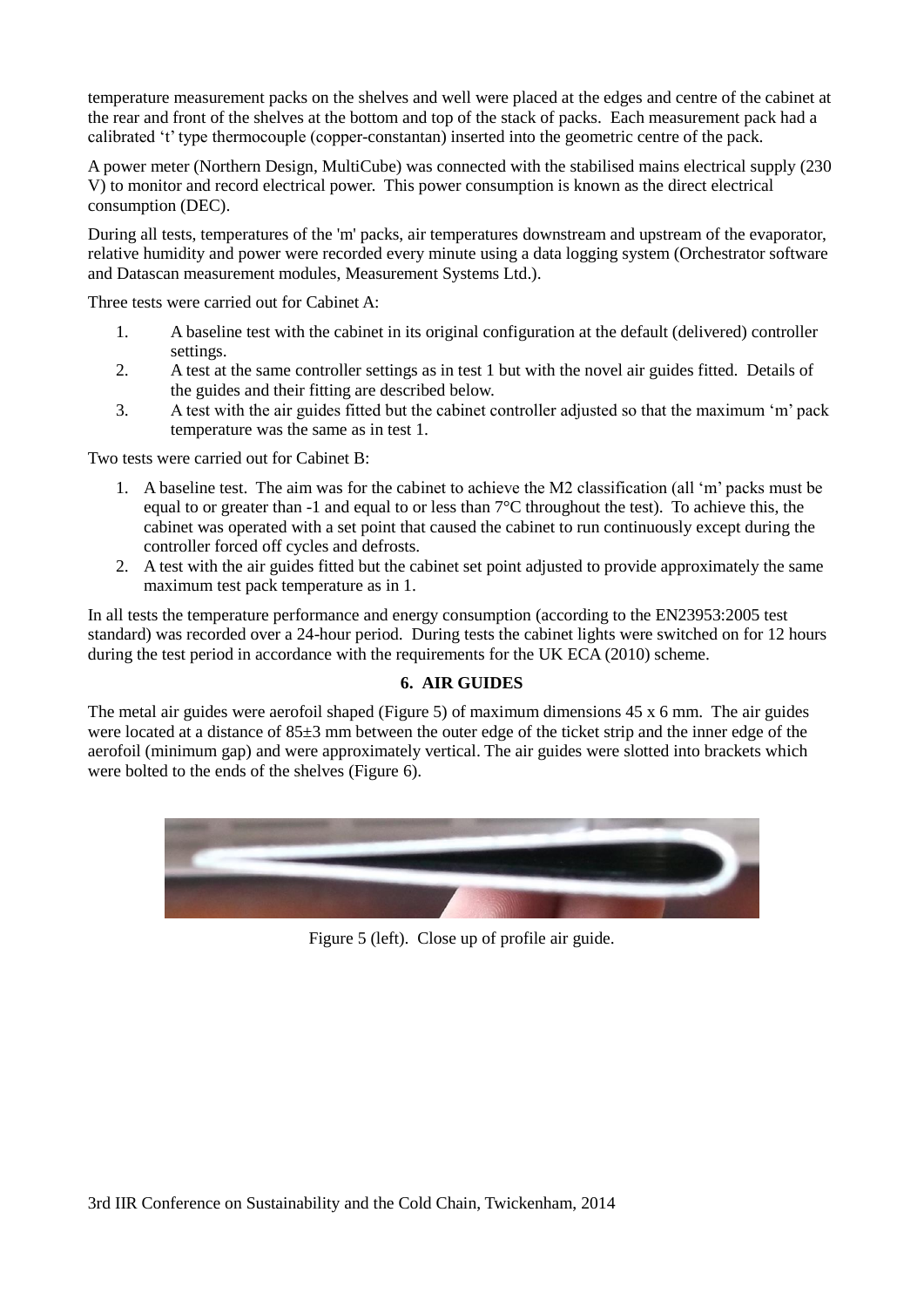

Figure 6 (right). Air guide and its attachment to the shelf.

## **7. MEASUREMENT RESULTS**

When the air guides were fitted to Cabinet A, the ticket strips were removed. This was partly because the air guides in practise would replace ticket strips, but also because fitting of the brackets which held on the air guides required removal of the ticket strips.

Initial results of the test with aerofoil showed temperatures rising and energy increasing. Therefore ticket strips were put back on the shelves (this required cutting of the ticket strips such that they did not interfere with the air guide brackets. All results shown with air guides are with ticket strips in place.

For Cabinet B the aerofoil mounting was changed such that the tickets strips did not need to be removed.

When the aerofoils were fitted to Cabinet A the maximum temperature reduced by  $0.6^{\circ}$ C and the energy consumption reduced by 15% (Table 2). When the set point temperature was raised to give the same maximum temperature, the energy consumption was 17% lower than with no aerofoils.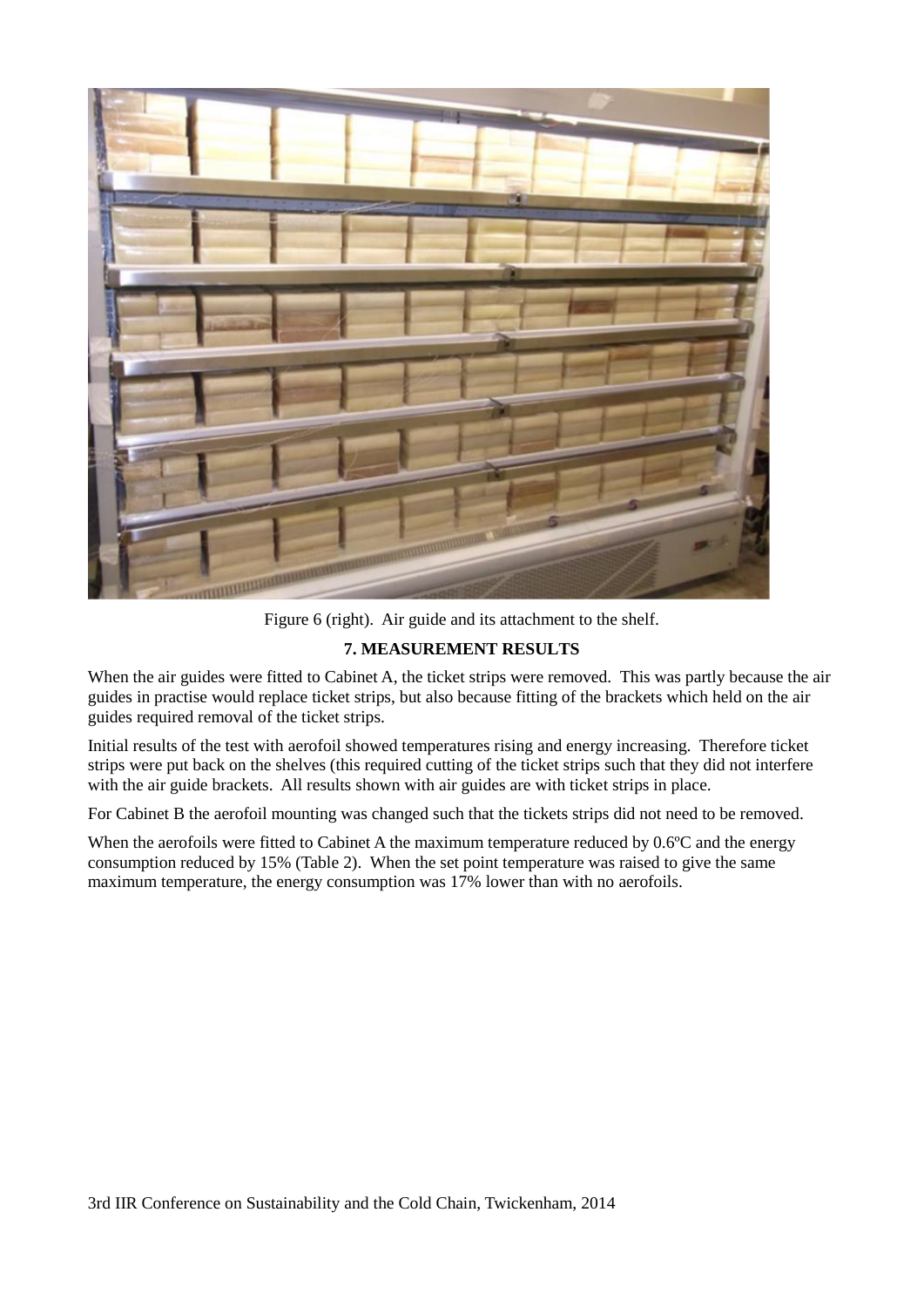|                                             | No aerofoils | Aerofoils | Aerofoils at same<br>maximum<br>temperature |
|---------------------------------------------|--------------|-----------|---------------------------------------------|
| Overall maximum temperature $(^{\circ}C)$   | 7.7          | 7.1       | 7.7                                         |
| Overall minimum temperature $({}^{\circ}C)$ | 0.3          | 0.6       | 1.4                                         |
| Overall mean (all packs) $(^{\circ}C)$      | 3.8          | 3.8       | 4.4                                         |
| Overall mean of visible packs $(^{\circ}C)$ | 4.0          | 4.0       | 4.7                                         |
| Energy consumed (TEC) (kWh/24h)             | 19.32        | 16.35     | 16.10                                       |
| TDA (Total Display Area) $(m2)$             | 1.63         | 1.63      | 1.63                                        |
| $TEC/TDA$ (kWh/24h/m <sup>2</sup> )         | 11.82        | 10.00     | 9.85                                        |

Table 3. Results for Cabinet A with and without aerofoils.

When the aerofoils were fitted to Cabinet B and the temperature raised to give a similar maximum temperature, the energy consumption reduced by 17% (Table 3). The minimum pack temperature was also raised by 1ºC.

Table 4. Results for Cabinet B with and without aerofoils.

|                                                  | No aerofoils | Aerofoils |
|--------------------------------------------------|--------------|-----------|
| Overall maximum temperature $(^{\circ}C)$        | 7.4          | 7.5       |
| Overall minimum temperature $(^{\circ}C)$        | $-0.3$       | 0.7       |
| Overall mean (all packs) $({}^{\circ}C)$         | 3.4          | 3.9       |
| Overall mean of visible packs $({}^{\circ}C)$    | 4.9          | 5.2       |
| Energy consumed (TEC) (kWh/24h)                  | 43.43        | 35.88     |
| TDA (Total Display Area) $(m2)$                  | 3.82         | 3.82      |
| $TEC/TDA$ (kWh/24h/m <sup>2</sup> )              | 11.36        | 9.38      |
| ECA threshold for M2 cabinets<br>$(kWh/24h/m^2)$ | 11.60        | 11.60     |

#### **8. DISCUSSION**

The numerical model of the air guides showed a reduction in infiltration of 34% compared to not having air guides. As the infiltration of a chilled multi-deck display cabinet is approximately 70% of the total load, this would equate to a reduction in heat load of approximately 24%.

Adding the novel air guides to cabinet A reduced the maximum temperature 'm' pack by 0.6°C and the energy by 15%. When the cabinet controller was adjusted so that the maximum 'm' pack temperatures were the same, the aerofoils reduced energy by 17%. Adding aerofoils to Cabinet A also resulted in a 17% reduction in energy for a comparable maximum 'm' pack temperature.

The measured results are in the same order although slightly worse than the predicted results.